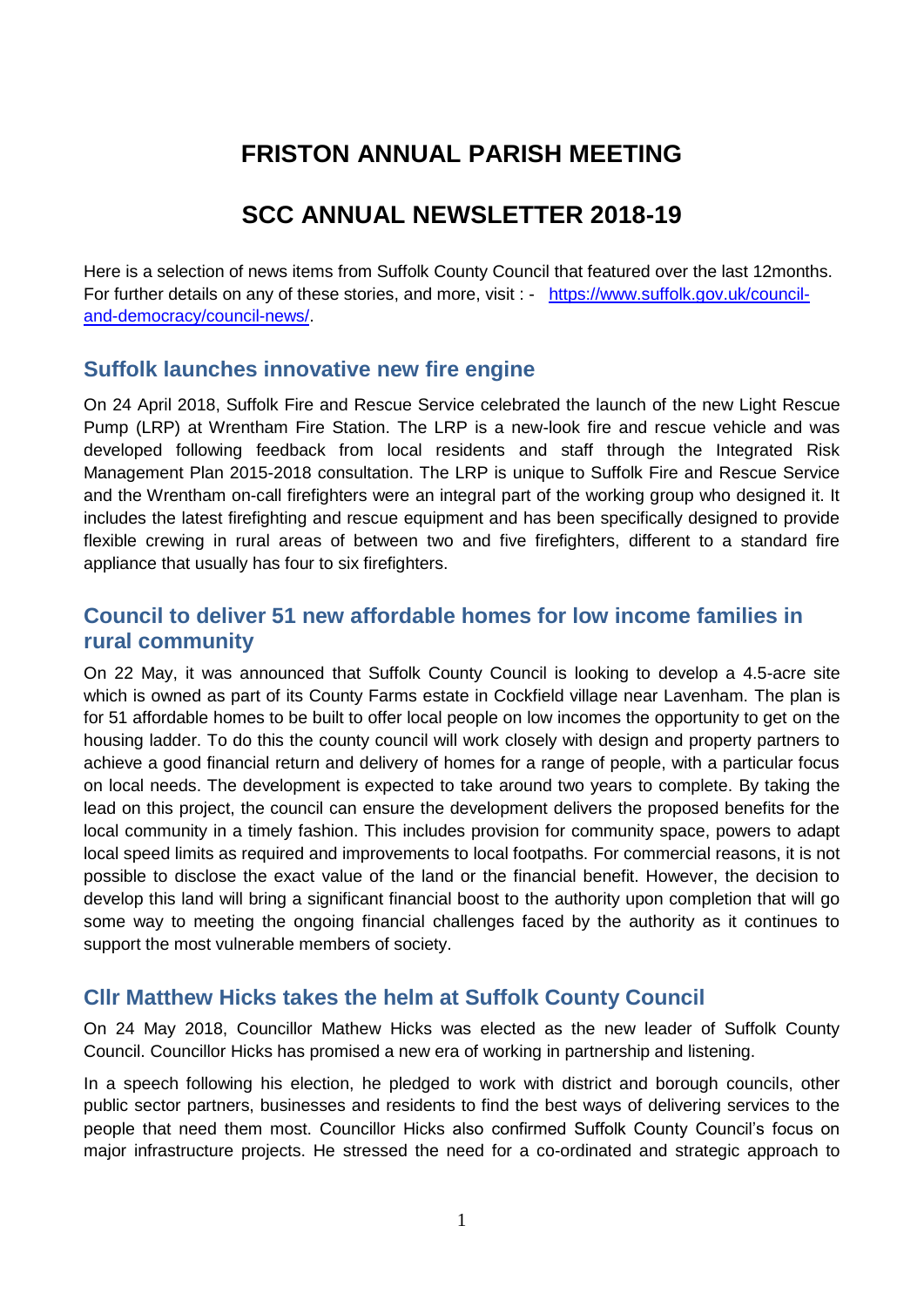bring these into the 30 plus year vision, so there is clarity on how major infrastructure projects can be delivered when funding is so tight.

# **Plan for £6million upgrades to Suffolk recycling centres**

On 24 July 2018, Suffolk County Council's Cabinet approved a plan to invest £6million into upgrading Suffolk's recycling centres. The plan has earmarked £3m for the Foxhall Recycling Centre – Suffolk's busiest with 20% of all recycling waste in the county – and £1m for Haverhill for "urgent improvements". The plans will see improvements to traffic access at Foxhall and measures to prevent people from having to climb steps to dispose of their waste in the containers. Existing planning permission for work expires in March 2021. Currently at Haverhill the site has to be closed when containers are emptied because of space. The funding aims to double the size of the site and prevent such closures. Elsewhere, £1m has been earmarked for a site to replace the Portman's Walk Recycling Centre in Ipswich town centre, and a further million for the same in Stowmarket. The existing Ipswich and Stowmarket sites are considered to be severely constrained for space, with no expansion opportunities available and the surrounding roads not offering a safe area to queue onto the facility. Construction for improvements is expected to get underway in 2019/20.

# **Suffolk's tourist trade booming**

Suffolk's tourism trade has seen its biggest boom for a decade, with the visitor economy reaching the £2 billion mark for the first time. Interim figures released on 8 August 2018 by Visit Suffolk showed that tourism grew by at least five per cent in 2017, more than double the year before. Overnight visits and lengths of stay for tourists were also up by more than 4 per cent. Figures show visitors now spend more money on each trip to the county than ever before, with the value of the day market up more than seven per cent. The number of jobs in the county's tourism sector rose by 6 per cent to 42,428. This means 13.6 per cent of all employment in Suffolk is in the tourism sector. Amanda Bond, Visit Suffolk's brand manager, said these results would not have been achieved without the continued backing for the county-wide offer from all the district authorities, Suffolk County Council, New Anglia Local Enterprise Partnership and the Local Destination Marketing/Management Organisations (DMOs).

# **Superfast broadband coverage continues to grow**

On 24 August 2018, it was confirmed that 98% superfast broadband coverage will be achieved in 2020. Councillor Matthew Hicks, Leader of Suffolk County Council, Jo Churchill, MP for Bury St Edmunds and Clive Selley, CEO of Openreach, were joined by representatives from West Suffolk Council, Suffolk Chamber of Commerce, Church of England, Country Land and Business Association (CLA), National Farmers Union (NFU) and the Better Broadband for Suffolk Team to confirm plans to reach 98% coverage in 2020.

#### **Councillor Matthew Hicks, Leader of Suffolk County Council and Cabinet Member for Economic Development and Infrastructure, said:**

"We have now confirmed that we will achieve 98% superfast broadband coverage by the end of 2020, which highlights our commitment to connecting Suffolk. We have already seen an increase in delivery, with 137 new structures built last quarter. This equates to approximately 3,000 additional premises receiving a new superfast broadband connection.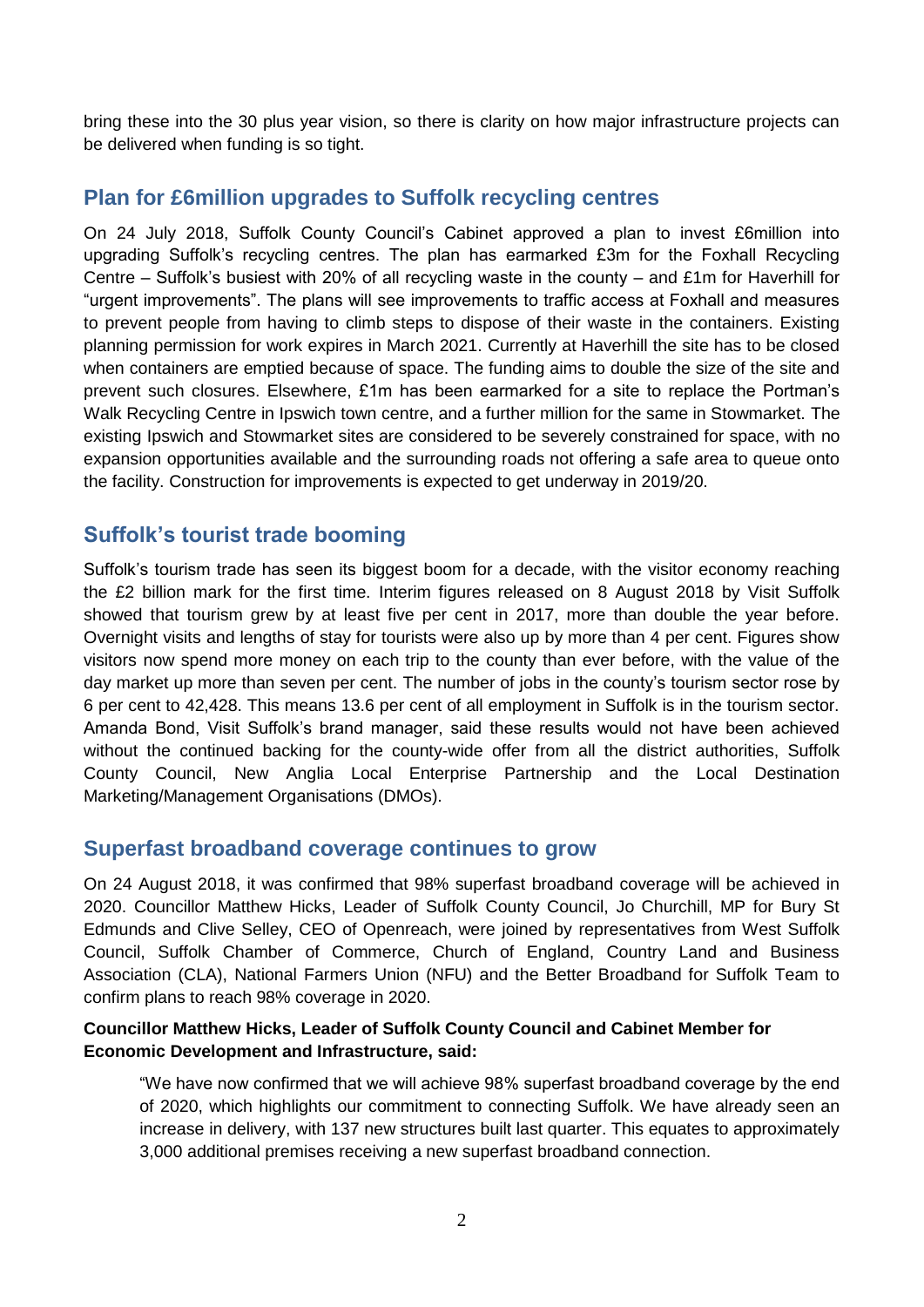"With this agreement in place, Openreach will continue to ensure that we meet our ambitious goal. In the meantime, we will continue to look for further funding opportunities to work on delivery to the final 2%."

# **Carers celebrate top accolade with 'Outstanding' rating from the Care Quality Commission**

On 19 October 2018, it was announced that the standard of care provided by Mid Suffolk Home First has been rated as Outstanding by the Care Quality Commission. Mid Suffolk Home First, which is provided by Suffolk County Council, provides a short-term reablement service and a longer-term care service. Inspectors, who visited in July 2018, said the quality of care was 'exceptional'. Under CQC's programme of inspections, the service was rated according to whether it is safe, effective, caring, responsive and well-led. Mid Suffolk Home First is rated Outstanding for being responsive and well-led, and Good for being safe, caring and effective. The reablement and care services offered by Mid Suffolk Home First support people following a period of ill health or a significant loss in their ability to manage their day to day care needs. The service aims to help the person reach their optimum level of independence.

### **The Hold construction is underway**

By November 2018, the construction of The Hold building was well underway. The Hold will deliver a new home for the majority of Suffolk's unique archival collections, as well as state-of-the-art public facilities including seminar rooms and a 200-seat auditorium. The new building, which will be situated near the junction of Fore Street and Grimwade Street in Ipswich, will be part of the University of Suffolk campus and will be run by the county and the university together. Work began on the construction of The Hold building in August 2018, with the demolition of a derelict building at the northern end of the site. The construction will focus on the strongrooms first, where the archives will be kept. The building will formally open to the public in Spring 2020. Once finished, more than 100 direct and indirect full-time jobs will be created as well as training and apprenticeships.

#### **Sport and Physical Activity worth £270m a year to the Suffolk economy**

A report published on 18 December 2018 revealed the importance of the Sport and Physical Activity sector to the Suffolk economy. Undertaken by specialist economic development and regeneration consultancy Hatch Regeneris, the report shows that the sector contributes £270m a year to the Suffolk economy. This accounts for over 10,000 jobs or 3% of all employment in Suffolk and is almost double the proportion seen at national levels. The report shows that employment in the sector has grown at a faster rate than all other sectors in Suffolk - up 60% in the last 5 years. By contrast, employment in financial and professional services has grown by 10% over the same period. The report highlights the importance of continuing the drive towards increasing participation in sport and physical activity as a way of both improving productivity and reducing the spend on health and social care. It estimates that a reduction of just 10% in Suffolk employee sickness rates would give the Suffolk economy a boost of £42m annually. The report recognises both the importance of the sector in providing a stepping stone into employment as well as a gateway into higher skilled jobs. The report highlights the need for organisations in Suffolk work together to respond to the future skills needs of a growing sector.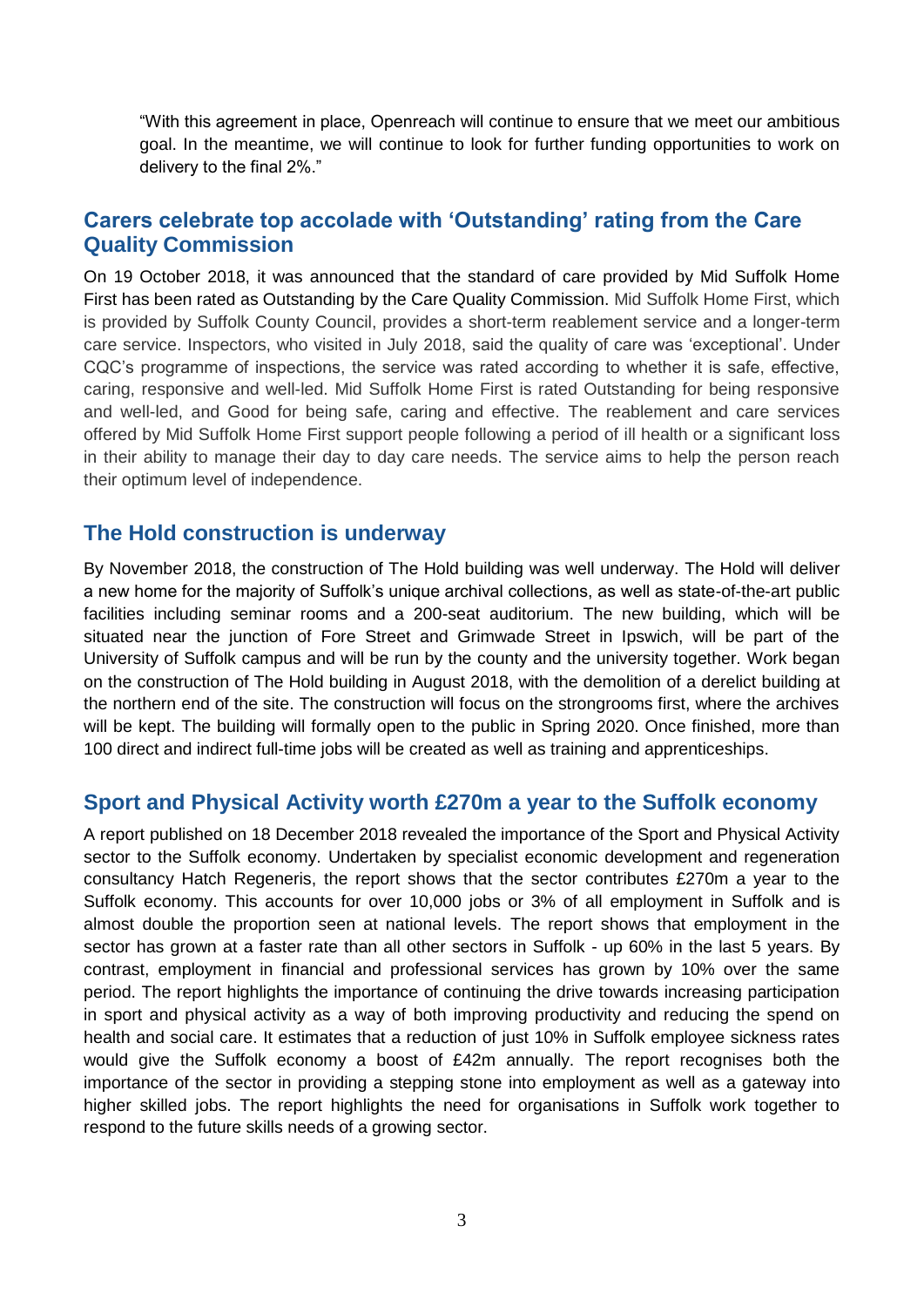# **Lake Lothing Third Crossing moving forward**

In 2018, the Lake Lothing Third Crossing Project in Lowestoft moved forward significantly. On 13 July 2018, the formal planning application for this much needed bridge was delivered to the government's Planning Inspectorate. Countless boxes and files were handed over, following close work with councils, residents, businesses and local communities to understand what is important to those who may be affected. On 10 August the Lake Lothing Third Crossing Project reached yet another milestone, with the announcement that the planning application was accepted by the Planning Inspectorate. On 24 October 2018, it was announced that leading civil engineering contractor, BAM Nuttall, had won the contract for the first stage of completing the Lake Lothing Third Crossing in Lowestoft. The contract started on 1 November 2018. BAM Nuttall will finalise the design of the crossing, ready for building. The award of the construction stage of the contract, is scheduled to be announced in the Autumn of 2019. The approval of Suffolk County Council's application for the development consent order meant that the next key stage of the project could begin. This is the Examination Stage, which started in December 2018 and will end in June 2019. During this time interested parties, such as local businesses, are formally invited to share their views of the project at hearings and in writing, with the Planning Inspectorate. At the end of the Examination Stage in June 2019, the Planning Inspector has up to three months to prepare a report and a recommendation on the application for the relevant Secretary of State. The Secretary of State will then have a further three months to grant or refuse development consent, meaning a decision should be known in December 2019. Once complete, the crossing will bring many benefits to the area, such as reducing congestion in the town and improving connections between the north and south of Lowestoft. The road network will be able to operate more efficiently, and the iconic design of the bridge presents the opportunity to introduce a new focal point for the town, enhancing its identity. It will also help to regenerate the area and attract new investment for the local economy.

# **Suffolk's roads warming to £300,000 thermal patching technology**

January 2019 saw Suffolk Highways celebrating road repair success following a £300,000 investment in Nu-phalt Thermal Patching technology. The investment, which has been funded from the extra £9.67 million received from central government in the autumn, has aided the county's Highways teams to carry out more effective, longer-lasting repairs to Suffolk's road surface. Over the month of January, Suffolk Highways deployed three thermal road repair machines which repaired approximately 1,700 potholes county-wide. The process includes an eight-minute heating cycle of the road surrounding the defect allowing for the existing road surface to be heated to 200 Celsius. The surface is then raked, topped up with bitumen binder and pre-heated material, then compacted. This all takes place within the service's much-favoured 15-minute temporary closure. The process does not require excavation of the highway, meaning no dust or noise, and better still, no waste material. The result also means there are no surface joints, which can be prone to faster deterioration. Following its success, Suffolk Highways is now looking to accommodate this technology by adapting some of its own fleet to self-deliver this repair technique from March 2019.

# **Dept for Education recognises performance by Suffolk students**

On 24 January 2019, the Department for Education published revised GCSE and A Level results.

### *GCSE*

Suffolk has risen in national league tables for students in the county achieving the standard GCSE pass in English and Maths. Department for Education figures confirm that 1% more students in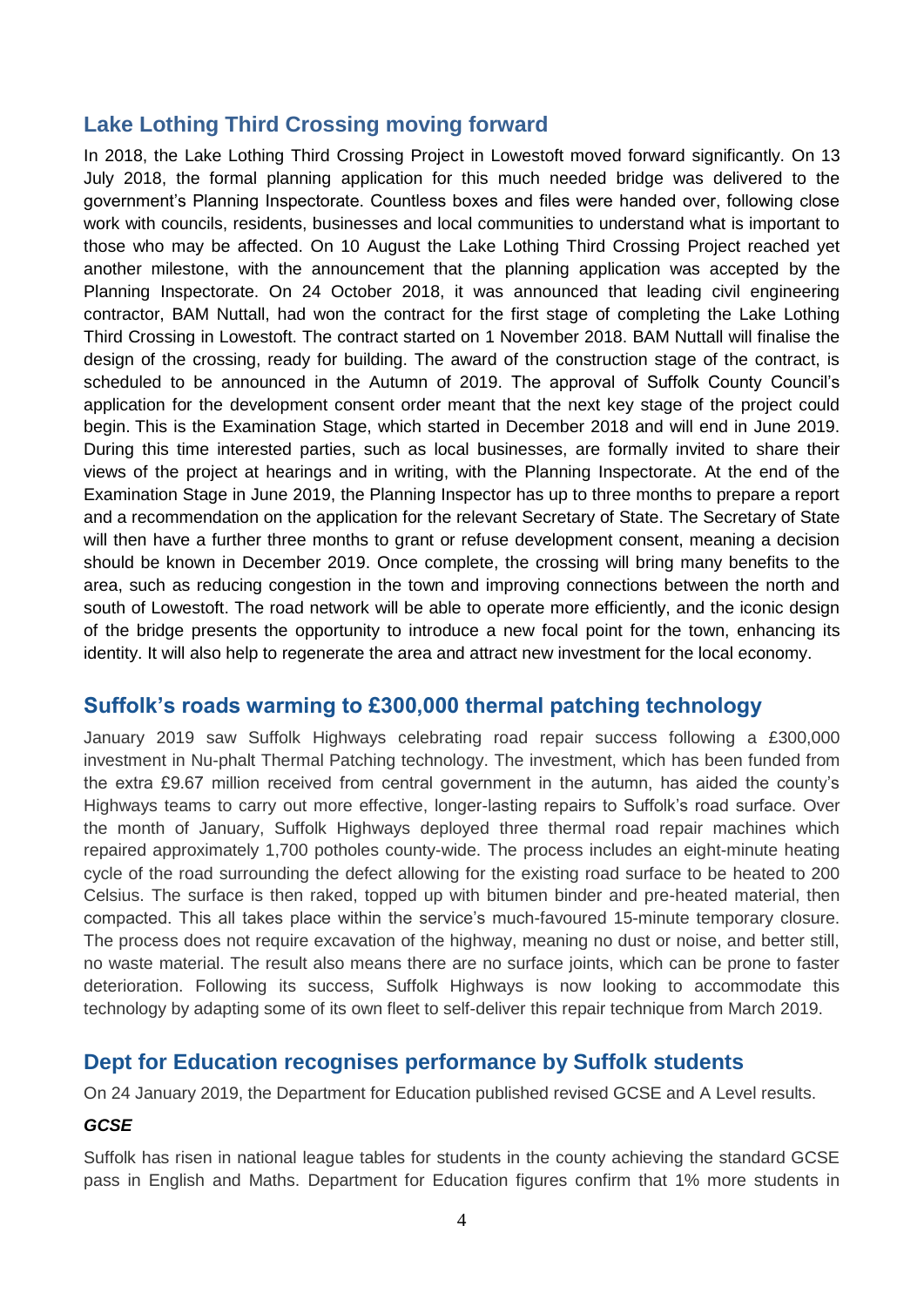Suffolk are achieving the expected standards in English and Maths at GCSE compared with last year. Since 2015 there has been a change to the way that English and Maths GCSEs are graded. Results are now graded from 9 to 1, (previously A to G) with 9 being the highest and 1 being the lowest. The expected standard for pupils to achieve is now a grade 4 (a standard pass) and above (previously a C grade and above), with grade 5 considered a 'strong pass'. These changes will be phased in to cover all subjects by 2020. 64% of students in Suffolk are now achieving the expected standard in English and Maths, putting Suffolk in the top half of authorities achieving this standard. GCSE progress remains above average and Suffolk students have seen a steep increase this year with a Progress 8 score of +0.08, compared with -0.02 nationally. This figure puts Suffolk in the number 1 position in our statistical neighbour group. Progress 8 measures how well pupils of all abilities have progressed by comparing them with students who achieved similar levels in Key Stage 2 across the country. Suffolk is in the top half of authorities for this figure, ranked 42nd out of 151. The percentage of disadvantaged pupils in the county achieving the standard pass in English and Maths is in line with national figures. The Progress 8 figure for disadvantaged pupils is also above the national level and is in the top half of authorities, ranked 42nd out of 151 (up from 67th in 2016).

#### *A Level*

The validated A Level figures confirm that Suffolk pupils have once again performed well with the number of A\*- E grades remaining above the national average figures. The figures show that 98.1% of A Levels taken in the county have been awarded an A\*-E grade, compared to 97.6% nationally. A Level attainment is measured by the Department for Education using a points system. Points are given based on the type of A Level and the grade achieved. For example, an A Level at grade A is worth 50 points, whereas an AS Level would be worth half of this. Suffolk's A Level average points per entry this year has risen by 0.3 to 30.3 compared with this time last year.

### **Go Ahead to develop specialist education placements in Suffolk**

On 29 January 2019, Suffolk County Council's Cabinet agreed recommendations to move forward with creating more specialist education places in Suffolk. Suffolk will need between 300 to 400 places for children with additional needs between now and 2020, and this figure is likely to continue to increase. The demand for specialist education places in Suffolk is rising rapidly due to the county's population growth, advances in medicine, and the increasing complexity of specialist needs. The recommendations include three new special schools and 36 specialist units attached to existing mainstream schools, which combined will create over 800 new specialist education places in the county. The Cabinet also agreed that a clarified education pathway for specialist provision is created to assist families in understanding what the local offer is. Following the approval of the recommendations, the proposal to borrow up to £45.1 million to fund the new places will now go to the county council's Capital Strategy Group to be reviewed. If agreed, the decision will go back to Cabinet in the Spring for final sign-off so the recommendations can be rolled out.

# **Suffolk wins £4.4 million for "smart" streetlighting**

A highlight of January was the announcement that Suffolk has won a grant of £4.4 million from the Government for a pioneering project to develop "smart" streetlighting. The project will see streetlights adapted in a range of innovative ways, including being equipped with wind vanes and solar panels to generate rather than consume energy. Highways' electricity bill is currently £2.3 million a year and set to rise, so anything that reduces the bill is very welcome. The street lights will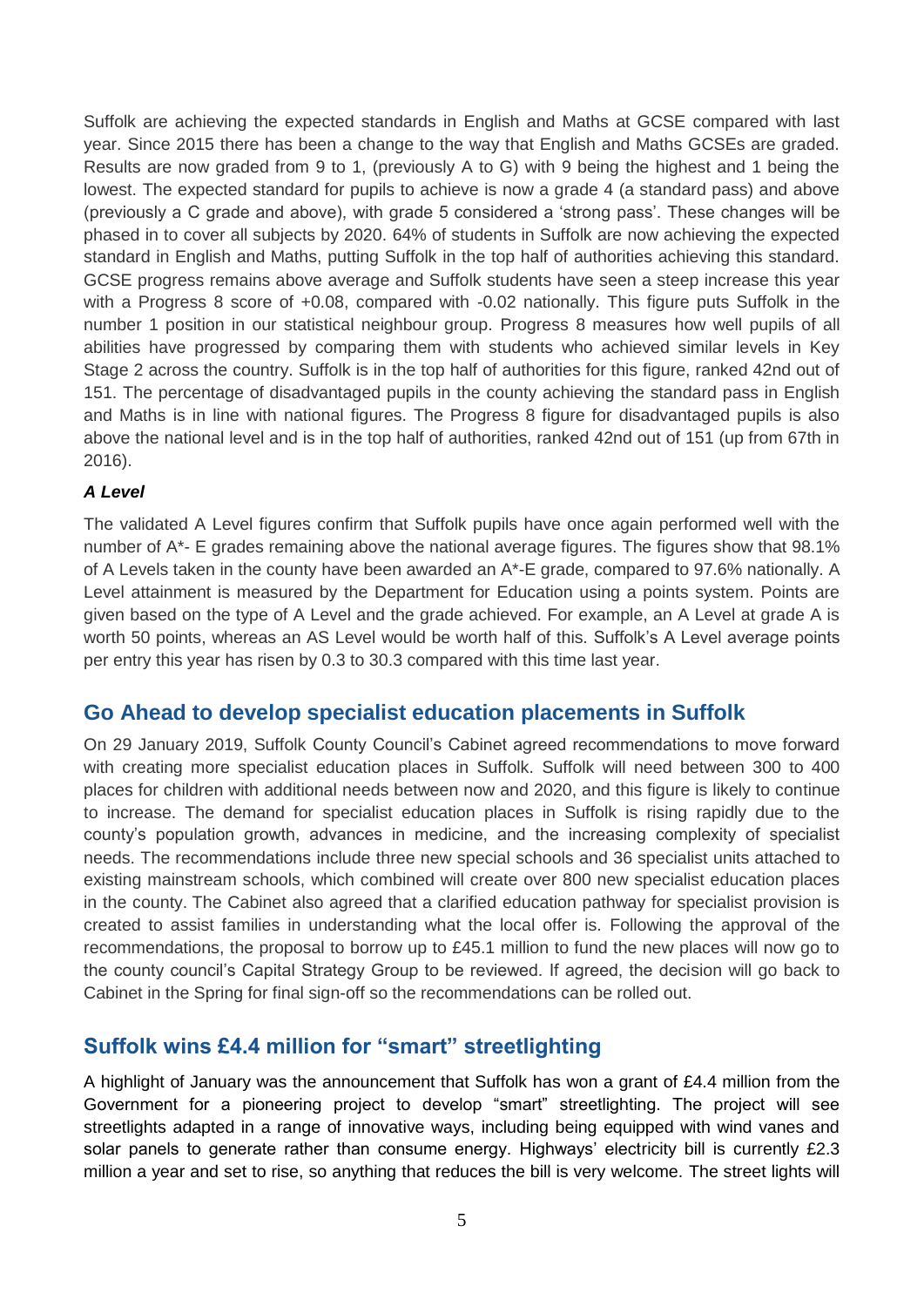be equipped with sensors to undertake a range of tasks such as measuring traffic speed and volume; measuring road temperatures – so gritting runs can be better targeted; and indicating whether nearby grit bins need filling or gullies need emptying. The street lights can also be adapted to act as Wi-Fi and 5G transmitters.

# **Plug In Suffolk – UK's First 'Fully Open' Electric Vehicle Charging Network**

On 6 February, EO Charging, one of the UK's leading electric vehicle (EV) charging manufacturers, launched 'Plug In Suffolk' in partnership with Suffolk County Council and renewable energy provider Bulb. This is the country's first 'fully open' public fast charging network for electric and plug-in hybrid vehicles, meaning EV drivers simply pay by contactless payment with no need to register with networks or become members of organisations. The first 'Plug in Suffolk' charging location was unveiled at Urban Jungle Plant Nursery and Cafe in Beccles. The company offer two 7kW EO chargers alongside the EO Pay kiosk, allowing members of the public and employees to charge their electric vehicles. 'Plug In Suffolk' will see the installation of electric vehicle charging stations (up to 400 individual sockets) across the county at 100 key locations and business addresses. Once completed the charging network will be available for all plug-in vehicle drivers with each charging location listed on www.pluginsuffolk.org or searchable via Zap Map and Google Maps. The 'Plug In Suffolk' charging network forms part of Suffolk County Council's ambition of Creating the Greenest County in the UK.

# **Suffolk County Council 2019/20 budget approved**

On 14 February 2019, Suffolk County Council concluded its budget setting process for this coming financial year (2019/2020). From 1 April 2019 to 31 March 2020, Suffolk County Council will spend almost £10 million a week across all its services following approval of this budget of £519.3 million. Over the period 2011-12 to 2018-19 the Council has made over £260 million of savings in response to reductions in funding from Central Government and increasing demand for services. For 2019/20 the Council has proposed a range of savings totalling around £13 million. These savings are required to help balance the budget - something that the Council must do by law. Recognising the unrelenting rise in demand and the complexity of support required by vulnerable children and adults in Suffolk, the Council are significantly increasing spending in these two top priority areas. The net budget for Adult and Community Services (ACS) will rise to £243m and the net budget for Health, Wellbeing and Children's Services (HWCS) will rise to £147m. This is an increase of just over £14 million for ACS and HWCS. ACS and HWCS will account for 75% of the total spend in 2019/2020 – three in every four pounds the Council spends. General council tax will rise by 2.99% this year. The Council are also applying the final 1% of the six per cent Social Care precept allowed over the years 2017/18 to 2019/20. The overall increase in council tax is one per cent less than for 2018/19. The four-year investment in surface-dressing our roads continues into its third year and the Council will treat 1,000 miles of Suffolk's roads by the end of 2020 as promised. The Council has also maintained Suffolk Fire and Rescue's budget and protected Suffolk's Library services. The Council is looking to maximise the financial contribution from its medium-term programmes, which focus on transforming how the Council delivers its services and works with other authorities and public sector partners. The Council's transformation programmes have saved over £12 million in 2018/19 and £12-£13 million of savings are planned for 2019/20.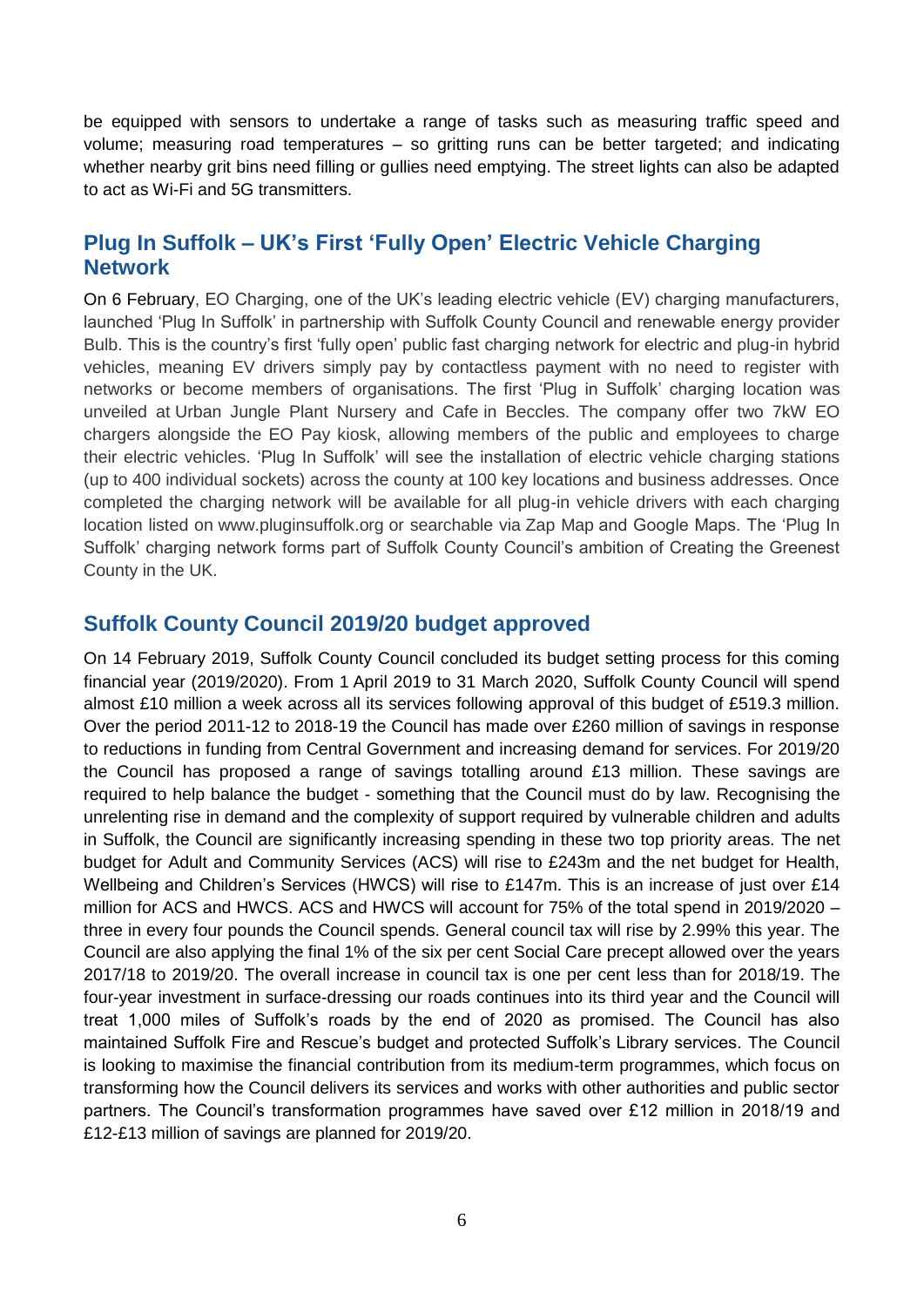# **Timescale set to progress Ipswich Northern Route project**

On 27 February, the Leader of Suffolk County Council, Matthew Hicks, announced the timescale to progress the Ipswich Northern Route project. Cllr Hicks outlined the next steps in producing the Strategic Outline Business Case, which will examine and ultimately clarify the feasibility of an Ipswich northern route. Discussions about an Ipswich northern route have been well documented over the years. This announcement confirms the County Council's commitment to explore these formally with a public consultation which will inform the Strategic Outline Business Case to be put to government and published later in the year. The timescale for moving the project forward is:

- The stage 1 study and report into possible highways options was completed in 2017
- The options assessment and development commissioned in May 2018 is currently being evaluated and prepared for shortlisting, prior to consultation.
- Public consultation on the route details, alignment options and junction options with the A14 and A12 will begin in the Summer 2019
- Completion of the Strategic Outline Business Case to be shared with government, local MPs and the public by Autumn 2019.

The options assessment, that forms a key part of the Strategic Outline Business Case, is required to look at all other viable transport and traffic mitigation options. This will confirm whether the road alignments published in 2017 are indeed the best solution for the county. After carefully considering the assessment and developing these options further, the next stage is public consultation to begin in summer 2019. The initial study, options assessment and the results of the public consultation inform the Strategic Outline Business Case, which will provide clarity on the feasibility of the project and will determine whether the project can proceed to the next stage. That will be shared publicly for consideration in the Autumn of 2019. Suffolk County Council has been working with District and Borough Councils to develop the project and will continue to do so in the future.

# **Suffolk wins £1.725 million extra funding for business broadband**

On 1 March 2019, it was announced that Suffolk County Council, working in partnership with West Suffolk Council, East Suffolk Council of Suffolk Coastal and Waveney, and Babergh and Mid Suffolk district councils has been successful in securing £1.725 million from the Department for Environment Food and Rural Affairs. The funding will contribute to providing Superfast Broadband access to many businesses, across Suffolk's most rural areas, who are not in plans to receive Superfast Broadband as part of the current fibre broadband rollout. The funding will cover connection to over 550 businesses across the county where current internet speeds are limited to lower speed connection methods. On top of the business connections, this funding will also reach a further 600 non-business-related premises who will be able to upgrade to superfast speeds. Suffolk has been at the forefront of fibre broadband rollout, via its Better Broadband for Suffolk Program, since 2010 and currently the county enjoys a superfast broadband coverage of 93%, with the current contract due to reach 98% by 2020. This additional funding will contribute towards meeting some of the remaining 2% of the county not covered by the existing contracts. Work on connecting these areas will begin later in 2019.

**Andrew Reid County Councillor – Wilford Division Tel: - 07545 423799**